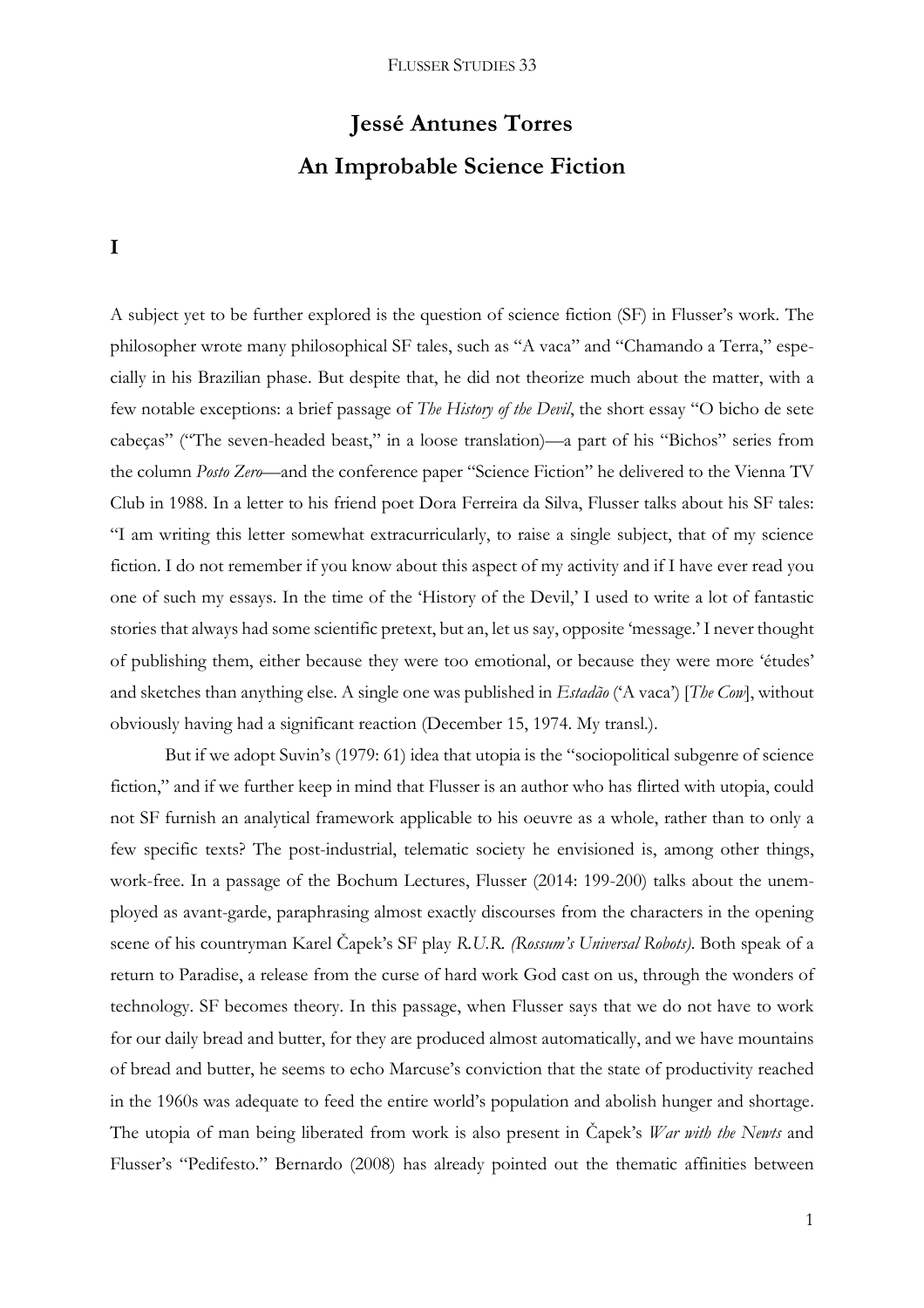Flusser and Čapek. There are stylistic parallels as well: the apocryphal/satirical style adopted by Flusser in many of his fictions resemble what we find in Čapek. Flusser once said his style of thinking was satirical. And, as Suvin (1979: 54) has pointed out, satire is the obverse of the utopian construction: "Utopia explicates what satire implicates, and vice versa."

As a feature of the 20<sup>th</sup> century, SF was part of Flusser's circumstance. The Czechoslovakia of his childhood and youth, as Pawley (1999: 10) writes, "was one of Europe's most cosmopolitan and avant-garde centres of art, industry and design." The years Flusser lived in Brazil coincided with the so-called Golden Age of SF, but also with the Cold War, the space race, and the threat of the nuclear war, themes that motivated Stanley Kubrick's *2001: A Space Odyssey* and *Dr. Strangelove*.

In demanding a better SF, one that could be more than pulp entertainment and actually promote scientific debate, Flusser puts the genre in crisis ("criteria" and "criticism" have the same etymology). But not only that. Flusser envisioned SF as scientific fiction, that is, as fiction within the scientific methods, science acknowledging fiction as a strategy. SF serves as another opportunity for Flusser to talk about his idea of gray zones between science, technics, and art (Flusser 1989). Here the influence of Vaihinger's *Philosophy of 'As if'* makes itself noticed. As Felinto (2018: 54) stated, "…the idea of fiction as an epistemological instrument is so central in Flusser that it allows us to speak, in fact, of a *philosophy of fiction*." (my transl.)

In this essay, I would like to approach texts in which the philosopher criticizes/theorizes SF, namely *The History of the Devil*, "O bicho de sete cabeças," and "Science Fiction," and explore some philosophic and scientific insights dormant in them.

## **II**

In Brazil, "ficção científica" stands for science fiction and, after 2011, when the *Philosophy of 'As if'* was translated to Portuguese, also for scientific fiction [*wissenschaftlichen Fiktion*]. Could this be a reason for Flusser to transit between science fiction and fiction in science?

Vaihinger's book is a systematic investigation of the fictitious as an auxiliary means of gaining knowledge. The author asks himself how can we draw correct conclusions despite working with consciously fake representations, resisting a widespread prejudice against fiction in research. Fiction, to him, is not an obstacle to the real, but the opposite. Many fields of knowledge operate with *scientific fictions*. These means are employed in full consciousness of their fictionality, and this is the difference between fiction and hypothesis. Hypotheses are to be confirmed, while fictions are put aside once they have served their purpose. Fictions are bridges to thinking, but not to reality. In their turn, *semi-fictions* are provisional concepts destined to be later replaced or corrected.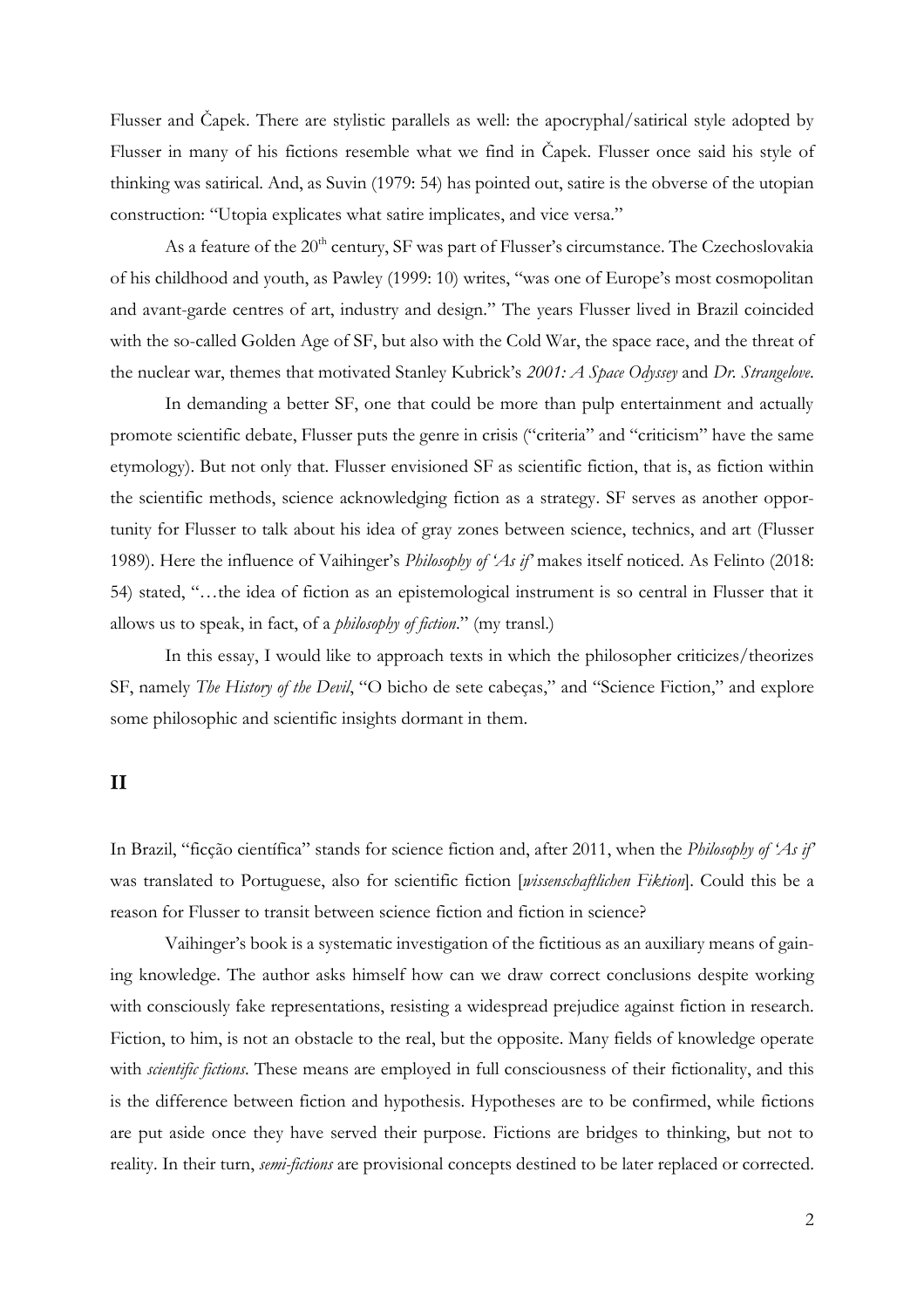The artificial classification is an example of semi-fiction, while the atom is an example of fiction. According to Vaihinger, scientific fiction did not have great significance in ancient Greek science, for Greeks did not have a term for "fiction" that differentiated it from the hypothesis. Among the Romans, however, we already find the *fictio iuris*, the legal fiction. But the self-conscious scientific fiction is essentially a modern thing, stated Vaihinger, as it is a consequence of the fact that man has understood that thought does not reflect being and through the false we can get to the truth. The expression "as if," according to the philosopher, summarizes scientific fiction, because it expresses a comparison ("as") with a non-existent situation ("if").

SF and utopia can also be understood in terms of comparison. To Suvin (1979), SF is the literature of cognitive estrangement. It presents us a radically or significantly different world, a *novum*, which must be at the same time perceived as not impossible within the cognitive standards of the author's times. Developed with totalizing, scientific rigor, the fictional hypothesis it takes off from leads to estrangement (Viktor Shklovsky's *ostranenie*). "A representation which estranges is one which allows us to recognize its subject, but at the same time makes it seem unfamiliar," wrote Brecht in his *Short Organon for the Theatre* (apud Suvin 1979: 6). Estrangement, according to Suvin, becomes the formal structure of the genre, but it must be accompanied by cognition, for estrangement alone is found in myth, for example. Even though in many cases we cannot test the premises of SF tales, we can confront them with the already existing body of knowledge or proceed with mental experiments (Suvin 1979: 66).

SF differentiates itself both from the supernatural/metaphysical and naturalism/empiricism. It is, then, "…a literary genre whose necessary and sufficient conditions are the presence and interaction of estrangement and cognition, and whose main formal device is an imaginative framework alternative to the author's empirical environment." (Suvin 1979: 7-8) It is about a secular, materialistic vision of the universe, opposed to any magical, mystical, supernatural or fantastic one (Tavares 2018). It is a consequence of the disenchanted world (*entzauberte Welt*) of science, capitalism, and modern times, for modern science proclaimed the universe does not possess a human meaning—a profaning affirmation, a questioning of divine will and the universe's aim. Man is not on his knees anymore, but on his feet.

To Suvin (1979), the novelty of the novum—his term for a plausible innovation of science fiction—is totalizing, for it entails a change in the whole universe of the narrative. Also, the novum is related to the historical environment of authors and readers, for what is perceived as new changes with time. To Jameson (2021: 175), the author of SF is in a position of divine creation far beyond anything Aristotle could have imagined, for they are committed to the invention of a whole universe, a whole ontology, a whole other world.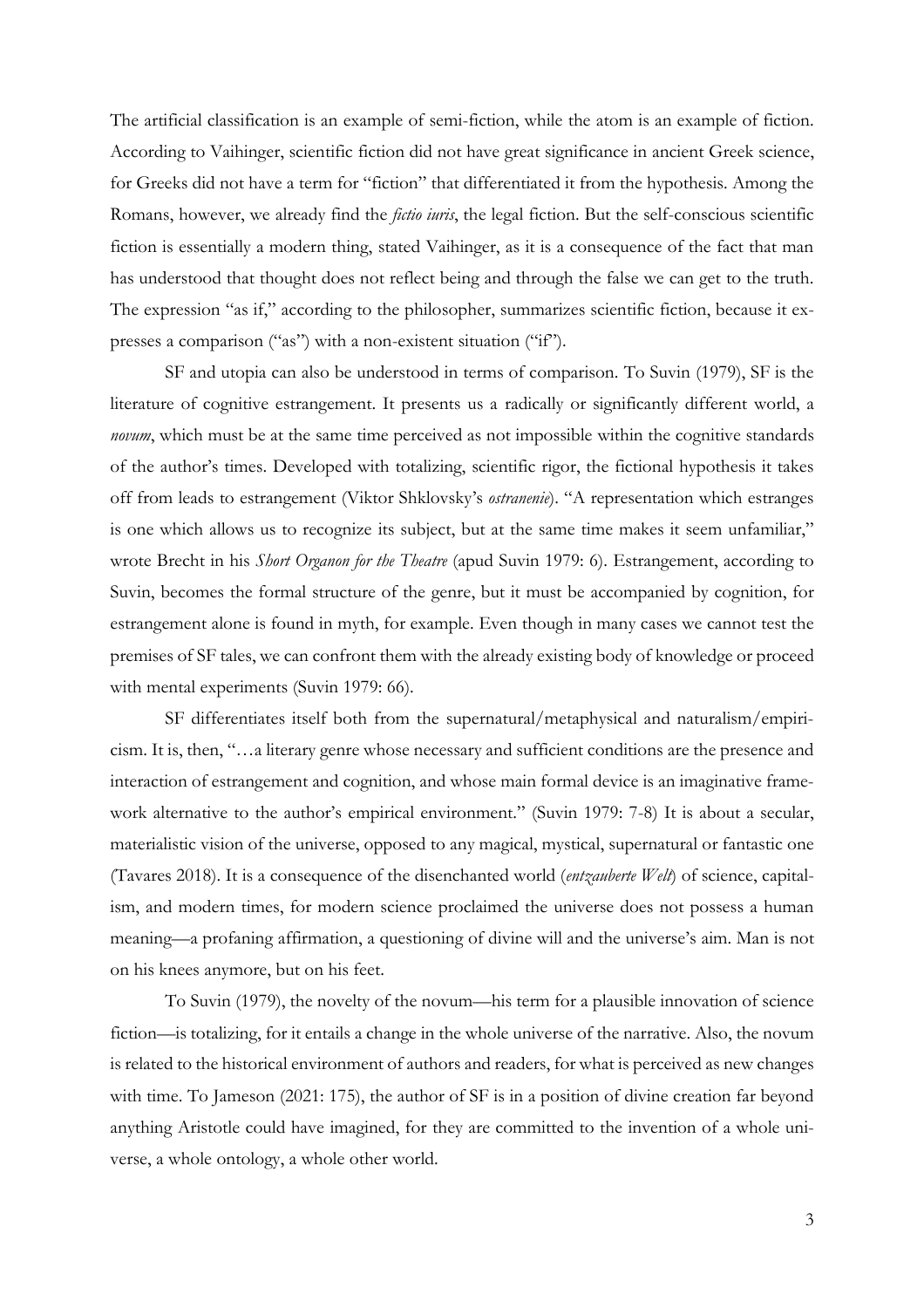In this fiction of cognitive estrangement, to look at the other is to look at ourselves (Suvin 1979: 5), also the case with *Vampyroteuthis infernalis*. The alien is a mirror for ourselves, the country of utopia is a reflection of our own land. The new reality introduced by the novum can only be understood in terms of a difference from our reality. SF is unique in lying in the reader's oscillation between both "realities," according to Suvin (1979: 71). In the beginning, it was common for the novum to be brought by means of travel to a different, distant *space*, an island… Then, with time, *time* begins to be explored (Suvin 1979: 73).

Even though the history of SF usually begins with Mary Shelley's *Frankenstein* or H.G. Wells' *The Time Machine*, the roots of the genre are to be encountered in the fantastic trips of the ancient Greek novel. Roberts (2018) is one of these authors who believe this history begins much earlier. He associates SF and religion, contending that there is almost no room for SF during the Middle Ages, when the Catholic Church was dominant, but that in the Renaissance, this began to change. SF flourished in the feverish cultural climate of the Reformation. Protestant nations provided relatively more freedom for speculation that could be considered contrary to Biblical revelation. SF, according to Roberts, would be determined by the dialectic between Protestant and Catholic imaginaries.

At the beginning of the  $20<sup>th</sup>$  century, the incipient genre of SF was seen, especially by academia, as inferior, subliterature. Its narratives were considered unchallenging, its themes predetermined, and icons and meanings repetitive (Alexandre 2018). Jameson (2021) also talks about the repudiation of SF by high culture, its stigmatization as stereotyped. However, according to him, the dynamics of the genre are not that of high culture. SF stories emerge from the world of pulp magazines and commercial culture. Thus, they cannot be read as Literature, with the same criteria. To Suvin (1979), it is odd that scholars refuse to study so-called paraliterature (low, plebian, popular literature), for a discipline that does not take into account about 90% of what constitutes its domain may suffer from blindness or distorted vision. Paraliterature demands attention for it is read, according to Suvin, and SF is one of its best-read genres. However, Suvin concedes that 90% or 95% of SF is perishable, unidimensional, and poor.

The imaginary<sup>1</sup> that followed the development of technology often built utopic or dystopic scenarios. Some believed technology would lead man to complete freedom and mastery over nature, while others saw an apocalyptic future of technocratic control, domination, and totalitarianism, as in Orwell's *1984* and its panoptic society. Berardi (2019a) contrasted the optimistic euphoria

 $\overline{a}$ 

<sup>1</sup> I employ "imaginary" as a noun (*l'imaginaire*) in a lato sensu way to denote the product of the imagination of a society—images, representations, myths. An ensemble of symbols, projections, hopes, and dreams.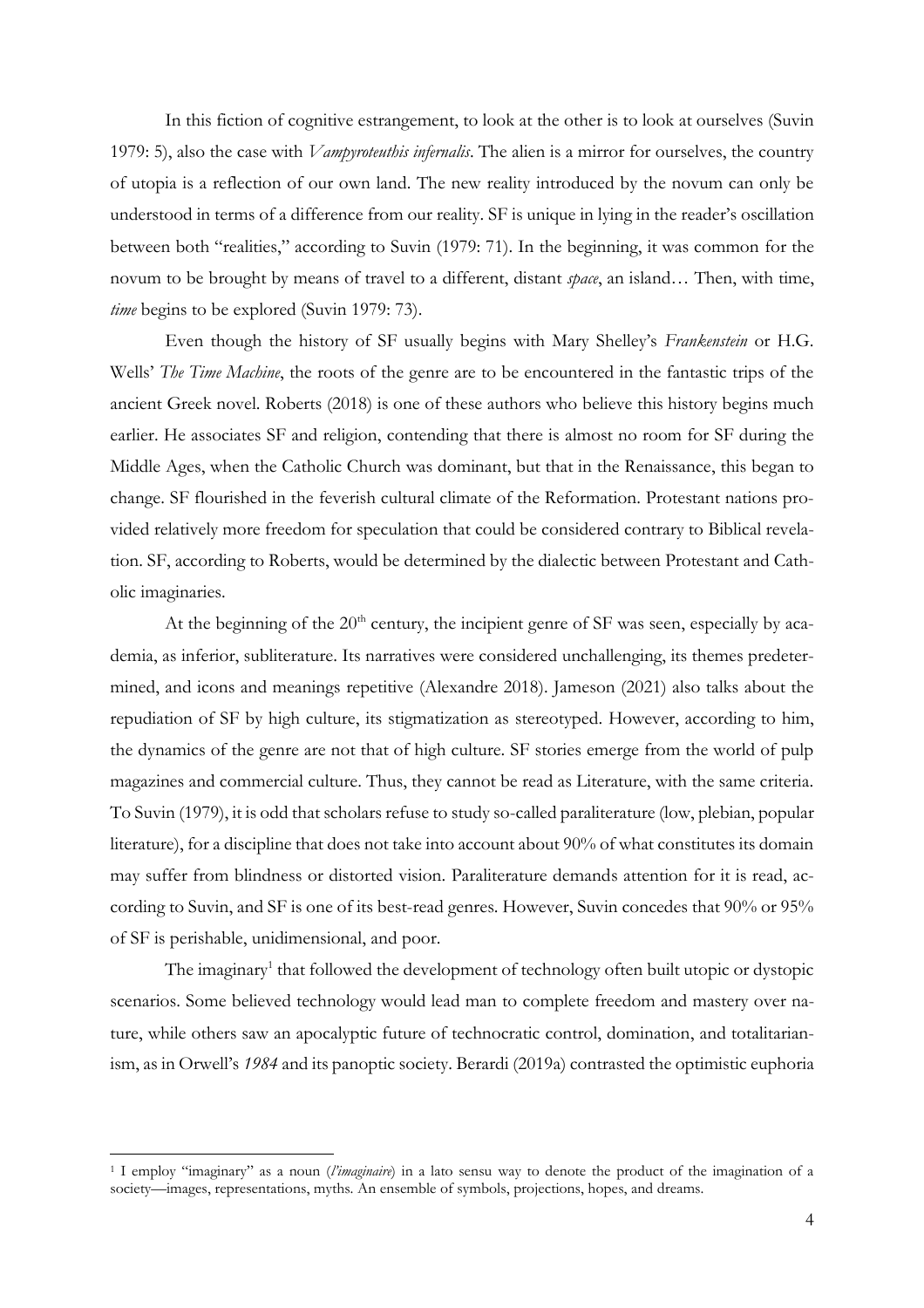of Italian Futurists and our melancholy regarding the future, a hundred years after Marinetti's manifesto. The first half of the  $20<sup>th</sup>$  century was an epoch of a great belief in a perfect future. While the capitalist side of the world believed in the invisible hand of the market, the communist side believed in the power of the Hegelian-Marxist dialect process.<sup>2</sup> Now we no longer believe in the future in that same way, and, not only that, we do not *trust* it. We do not hope it will respond to the aspirations left by the modern age. The future does not equal progress anymore. To Berardi, the future as utopia and as dystopic reality parted ways in 1977.

SF also changed. In the first half of the century, it was utopian and positive, centered on the conquest of space. Later, the Americans landed on the Moon, and Earth's surface was completely scanned, causing a shift of focus: Now the conquest is not of outer, but of inner space, the mind, the soul—the temporal dimension (Berardi 2019a). SF from the late  $20<sup>th</sup>$  century is dystopic, incorporating the punk attitude in cyberpunk and its subgenres. To Berardi, we are now able to see distant spaces, but not distant times, because we cannot imagine them anymore. Baudrillard (1991) wrote that the "good old" SF imaginary is probably dead because we shifted from productive, productivist, energy and force-based simulacra, and their materialization in the machine and the production system—which would have forged the imaginary of SF—, to simulation simulacra, based on information, models and the cybernetic game, and perhaps we do not yet possess an imaginary that corresponds to this category. According to the French author, the distance between the real and the imaginary decreases as we change from SF to the implosive era of models because models are themselves anticipation of the real. An inversion occurs: the real becomes the alibi for the model. In this sense, SF is nowhere and everywhere.

Despite the emergence of science, myths and the imaginary did not disappear. We do not live scientifically; actually, it is the opposite: reason is just one aspect of human life. And the world of science and technology is no differently affected by this side of man. When we cross the boundaries set to us, when we commit the sacrilege of occupying God's position, for example becoming creators instead of creatures, we are living science's great myth, that of Prometheus, punished for his *hubris*. The rebellion of the machines, the reversal of the lord–slave relation, a classical locus in SF (Warrick 1980), revives the myth of Chronos, who dethroned his father but was dethroned by his son. We are to machines what God is to us. Icarus' excessive curiosity led him to death. In Flusser's Prague, we find the Jewish legend of Golem. The creature, fashioned from clay to help

 $\overline{a}$ 

<sup>2</sup> In the Soviet Union, according to SF writer and futurologist Stanisław Lem (2019), future was not a subject people used to talk about because it had already been predicted in the form of the communist paradise. Cybernetics, in the USSR, was officially considered a science of lies. Lem avoided publishing some of his writings simply due to fear of the censorship.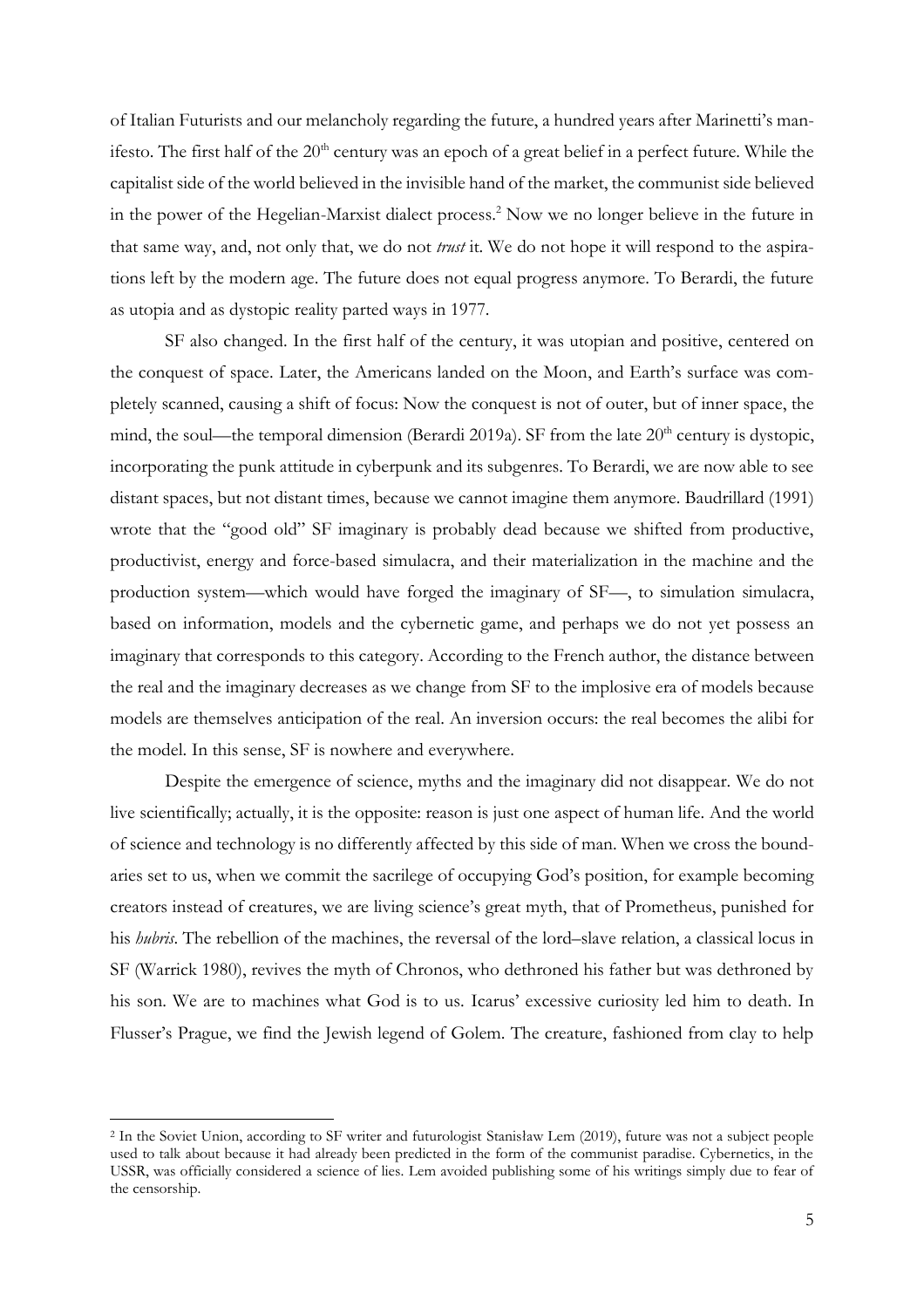humans, especially in hard work, becomes ungovernable and bad and has to be destroyed. According to Moles (1995), the nefarious consequences of phenomena such as nuclear power and the increase of longevity made the archetypal images of Dr. Frankenstein and the Golem impose themselves concerning the image of the scientist in the social imaginary.

#### **III**

Is there real science in SF? In Aristotle's *Poetics* (1451a-51b) we find that fiction does not work with truth, but with verisimilitude: "It is, moreover, evident from what has been said, that it is not the function of the poet to relate what has happened, but what may happen—what is possible according to the law of probability or necessity." Since what matters is internal coherence, it is very common to see SF stories built upon a correct syllogism, but parting from false premises.

To Northrop Frye (2017), while a first mental level, the consciousness or perceptiveness of the world, produces everyday conversation, and a second, practical level, culminates in the applied sciences and arts, literature is related to a third mental level, imagination, which would harmonize consciousness and practical skill, first and second levels. According to this literary theorist, the language of imagination has the power to build possible models of human experience. Science cannot be distinguished from art by the mental processes that operate in them, but this does not mean both are the same. They differ essentially in language. Furthermore, science is characterized by its continuous progress, while in literature this does not make sense. To the author, the faculty of imagination is also essential in science, but here every imaginative effort has to undergo a test of feasibility, whereas literature dispenses with such tests. The world of imagination, to Frye, would be that of unborn or embryonic beliefs. Imagination would have the power of detachment, which allows us to take things out of the reach of action and belief, and the capacity to considerably expand the dimension of human experience.

To Suvin (1979), SF should not be judged in terms of science, future, or others. It should not commit to scientific vulgarization or technological prognostication. Only in the so-called hard SF must the narrative's thesis conform to real possibility, to possibility in the author's world, according to the scientific paradigms of that epoch. Although futurological foresight is a legitimate secondary function of the genre, we must not forget that it is secondary. We cannot confuse art and pragmatic truth, fact and fiction. Emphasizing the futurological function of SF tends to make us slaves of the ideology of the day, for Suvin, since futurology reflects the prejudices and aspirations of the times. The problem with extrapolation, according to Suvin, is that we tend to extrapolate a few isolated elements against a background that remains the same in the future, while we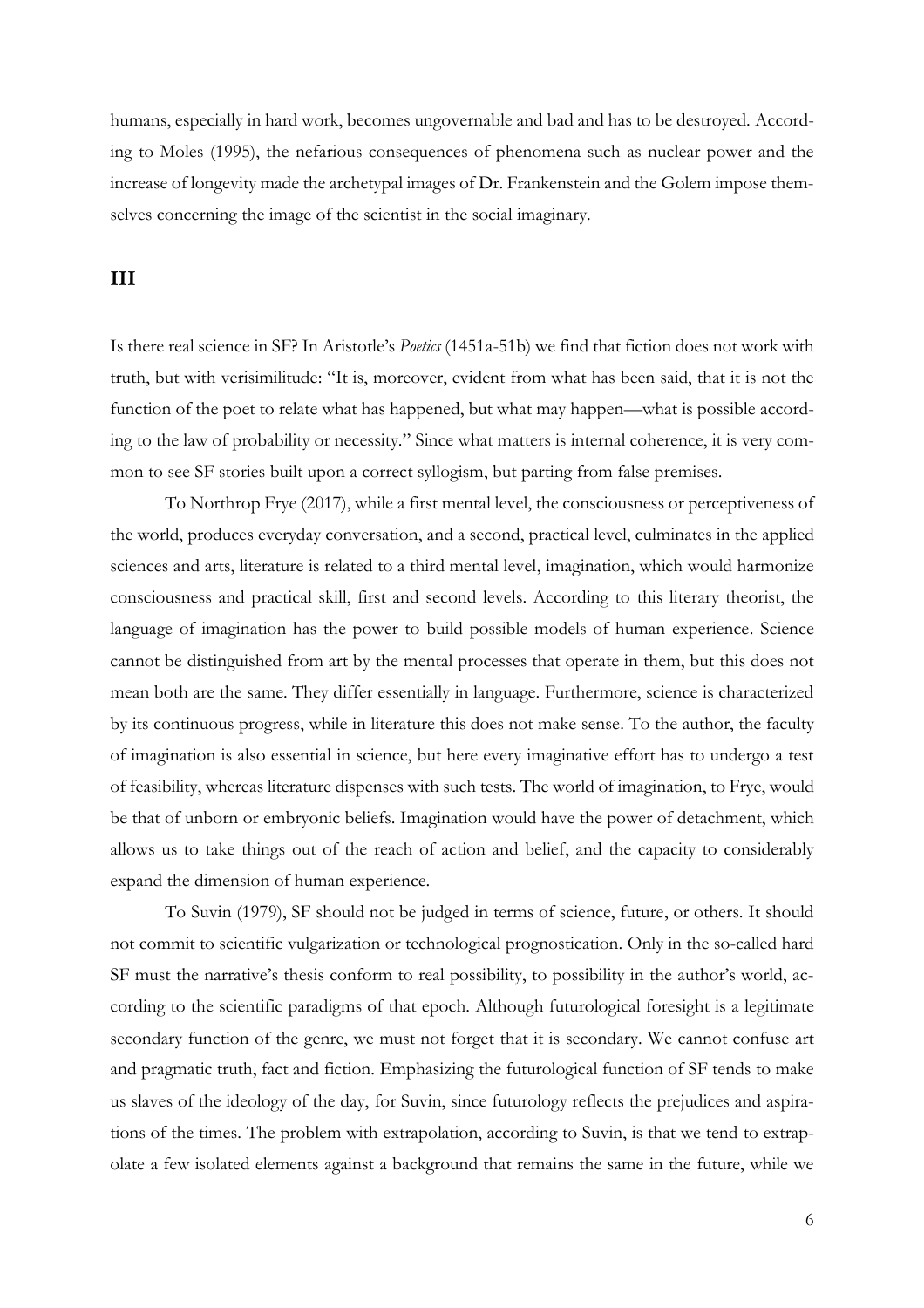know reality is constituted by a crisscrossing of developments. Trying to anticipate the future of society only demonstrates the incapacity of hard sciences to deal with human problems (Suvin 1979: 77). The cognitive value of SF would lie in its analogy with the present much more than in its predictions.

As highlighted by Paura and Colăcel (2019), although SF has anticipated, for example, cyberspace, geostationary satellites, and technological unemployment, it does not always get the future right: much more than predicting the future, SF offers the audience an opportunity to look at the way we like to think humanity will face the future: " …The great achievement of SF has been its ability to anticipate how audiences are prone to interpret the promises of technological progress. Its appeal lies in the possibility of foreshadowing the long-term consequences of technological knowledge and social developments (rather than in being 'accurately predictive')" (2019: 9).

In an epoch in which technological changes occur at a dizzying pace, FC seems to act as an absorber of our daily future shock (Jameson 2021: 444-5). To Jameson, the emergence of SF is a symptom of a mutation in our relationship with historical time. SF would have been born precisely when the historical novel goes into decay, turning itself to the fantasies about the future, what is possible and conceivable in a near future. However, to the author, the relationship between SF and the future is more complex than that: the most characteristic SF does not try to seriously imagine our real future, but actually, its multiple simulated futures serve the function of transforming our present into the past of something yet to come. SF would be the exploration of all the limitations imposed by history. In this sense, it would be a unique method of apprehension of the present as history. SF's deepest vocation would be to demonstrate our inherent incapacity to imagine the future. Going towards the unknown, it would be irrevocably attached to the familiar and turn into the contemplation of our own limits. Just like utopia's final function would be to reveal our constitutive incapacity to imagine utopia. Unimaginable, such a utopia would reflect an anthropomorphic projection of our own society and its parochial obsessions. Our position is inescapably situated, states Jameson.

However, life imitates art. Warrick (1980) writes that imagination and invention interact with each other, mirroring possibilities. There are cases recorded both of writers and artists who were impressed by fairs and exhibitions of machines and robots and then created SF from this experience as well as of scientists and engineers who, after reading SF works, were inspired to build automatons from real life. The best way to think of this relationship would be as one of mutual influence. At the time of World War II, Asimov, Heinlein, and De Camp worked on a secret US Navy military project, and recently the American and French defense departments were recruiting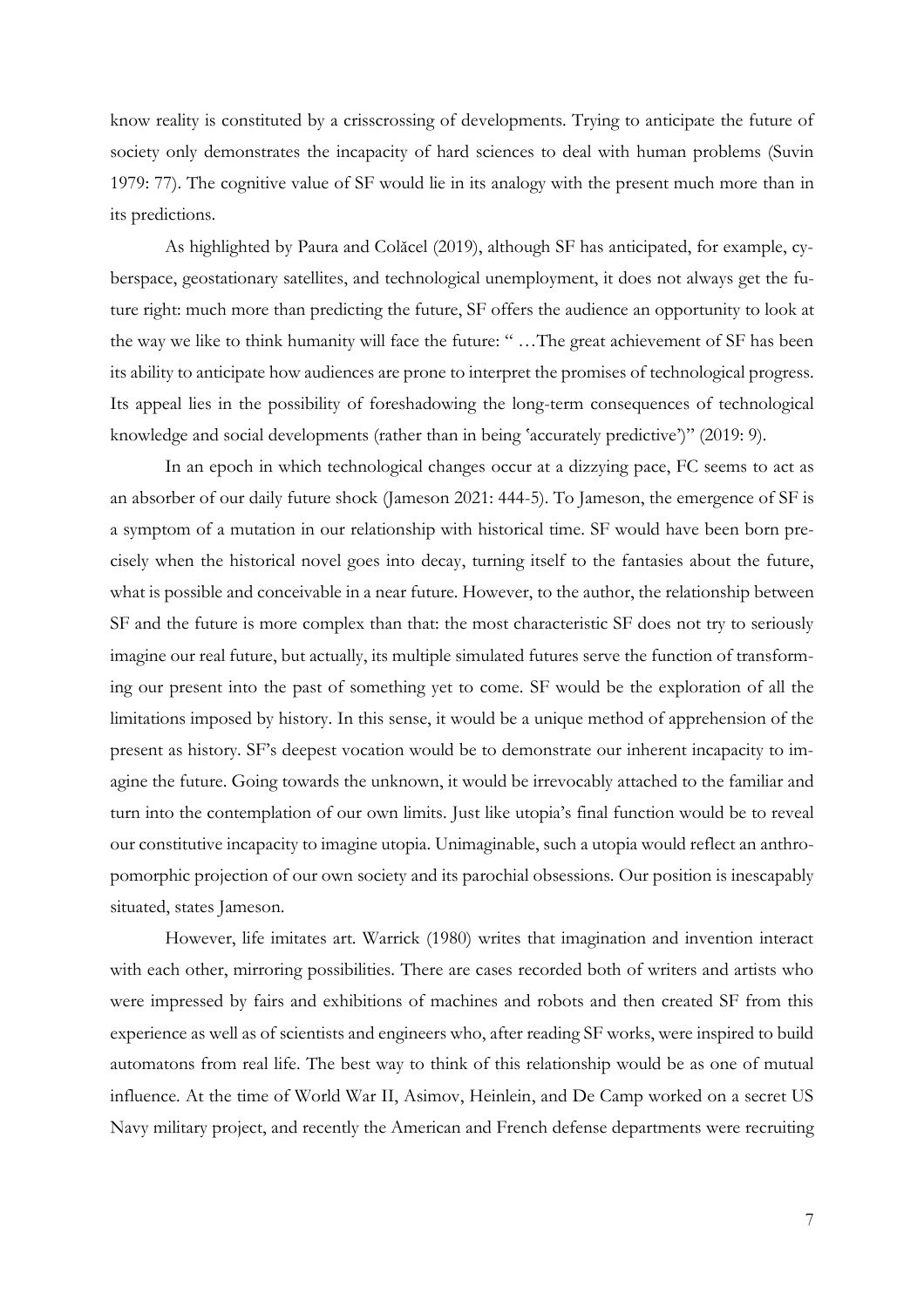writers of the genre (Paura & Colăcel 2019). Lem is an example of an SF writer who later in his life decided to dedicate himself only to futurology and essay writing.

#### **IV**

Flusser believed most SF we find in bookstores and cinemas is frustrating, deceiving, because it has little science: it only exacerbates tendencies already observable in our present or imagines worlds that are still too similar to ours. In *The History of the Devil*, he wrote: "It is pitiful the lack of imagination of 'science-fiction' authors. They find on Mars organisms that are obviously carbonbased, and project in the screens of our movie theaters such vulgar phenomena as eyes, claws, and trunks. I suggest to these authors to imagine a silicon-based life" (Flusser 1965: 45-6. My transl.). To Flusser, chemistry has offered ground more fertile for imagination. The kind of SF that only exacerbates tendencies already observable uses what Alves (2002) calls *exploratory imagination*, that of the chess player or the futurologist, in which the present establishes the limit of possibilities for the future. On the other hand, what Alves calls *creative imagination* is that of the inventor of the chess game. Exploratory imagination can be measured and evaluated in an objective way, while creative imagination cannot, although it is far more important.

In France, years after the publishing of *The History of the Devil*, Flusser got to know Louis Bec, who imagined not a silicon, but a sulfur-based life-form, with his Sulfanogrades. Bec situated his artistic work in a gray zone with science—Biology, particularly—, and proposed the idea of a fabulatory epistemology (*épistémologie fabulatoire*), which "…introduces in the bosom of scientific methodologies a bit of imagination, postulating that knowledge cannot develop itself validly without the operative presence of an 'exacting phantasy'" (Bec 2005: 69. My transl.).

What would be the medicine for SF authors' poor imagination? The answer can be found in "O bicho de sete cabeças." The title is a Brazilian idiom that means a very challenging problem, perhaps unsolvable, probably alluding to the Hydra of Lerna or the dog Cerberus. However, Flusser's point is not the fantastic, but the scientifically possible. He states that truly interesting fiction (informative, he writes, in a cybernetic sense) features the *possible, yet improbable*. The improbable is related to information theory and the banality/originality dialectic, for Flusser understands information as an unlikely configuration of elements (Flusser n.d., "Antecedentes clássicos da visão informática?"). In this sense, the value of a message is linked to how unexpected, unpredictable, original it is (Moles 1978).

Flusser writes that a seven-headed animal is much more biologically conceivable and explainable than, for instance, a cat with the head of a dog, a chimera that would put the whole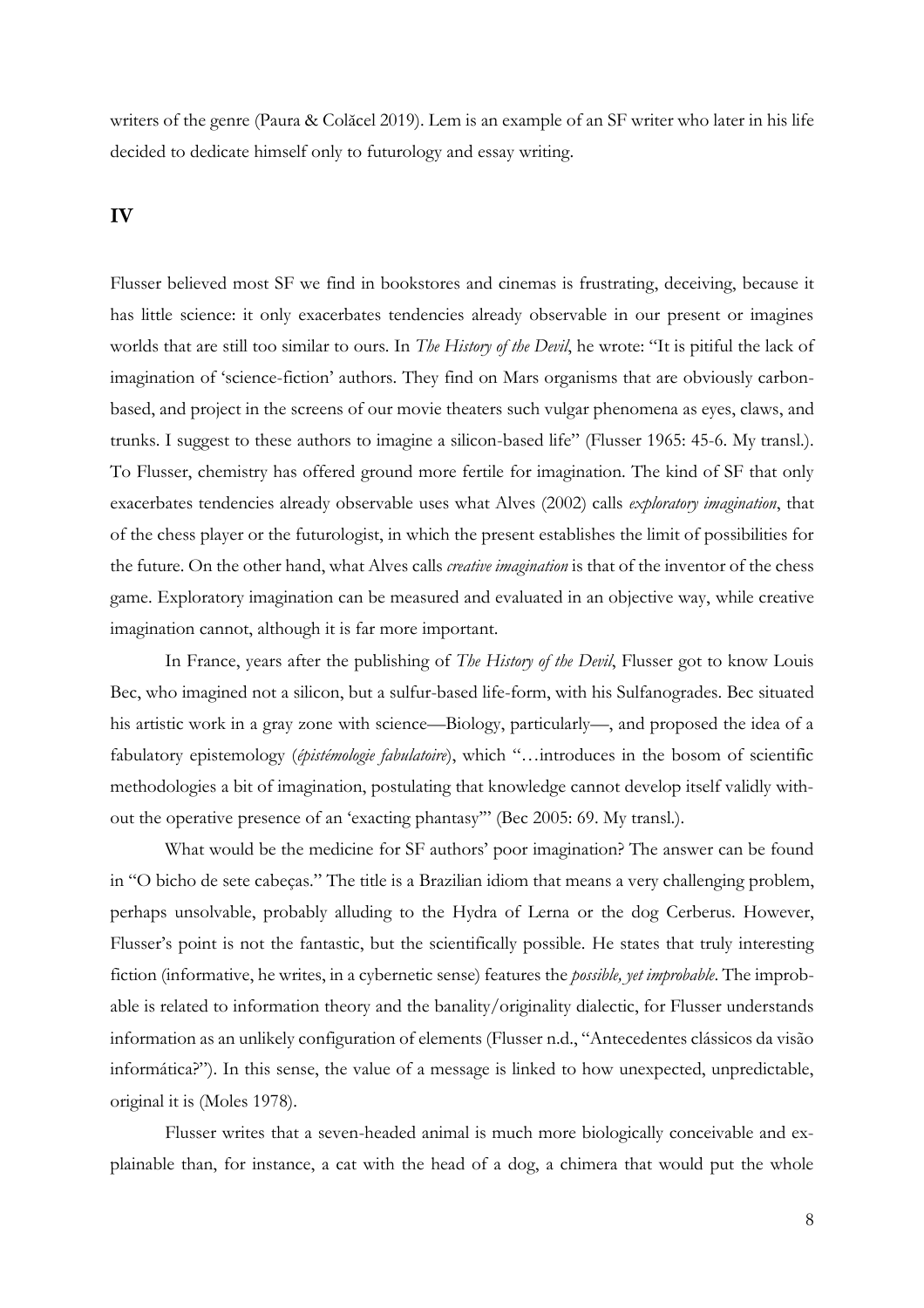construct of Biology in crisis, whilst polycephaly is a real phenomenon in nature. If an animal with two heads is rare, one with seven heads is ultrarare. With his distinctive sense of humor, Flusser writes that he can even imagine someone taking their seven-headed pet for a walk in Augusta Street, in São Paulo. "…Only an 'exacting' fantasy can be fertile. To imagine not impossible things, but possible ones, although highly improbable, is to have fantasy. That is why we can distinguish two types of "science fiction": the impossible type, which is poor and boring, and the possible yet improbable type, which is interesting and stimulating. … The minority that belongs to the second type is a window for us to see the seven-headed beast which is our future" (Flusser 1972. My transl.).

This last sentence is polysemic and can be interpreted in two ways: i) our future will be a very challenging problem (Brazilian idiom), or ii) our future may turn out to be a concretization of an improbable virtuality. Both meanings work. We have reasons to fear the future because of the economic and environmental crises (global warming, overpopulation, pandemics), and concerning the second interpretation, the most relevant and informative scenarios are the improbable ones, for they inform us better. Flusser seeks an answer for the question of SF in the science of his time—information theory.



 *Figure 1 – "PPPP" Cone<sup>3</sup>*

Exacting fantasy (*fantasia essata*) is a recurrent expression in Flusser's essays, which he attributes to Leonardo. It means the ability to unite imagination and rigor, a kind of fantasy informed by reason. In Leonardo, art and science, polarized as they are in modern times, antagonists, still articulate

 $\overline{a}$ 

<sup>3</sup> Source: based on Dunne & Raby 2013: 5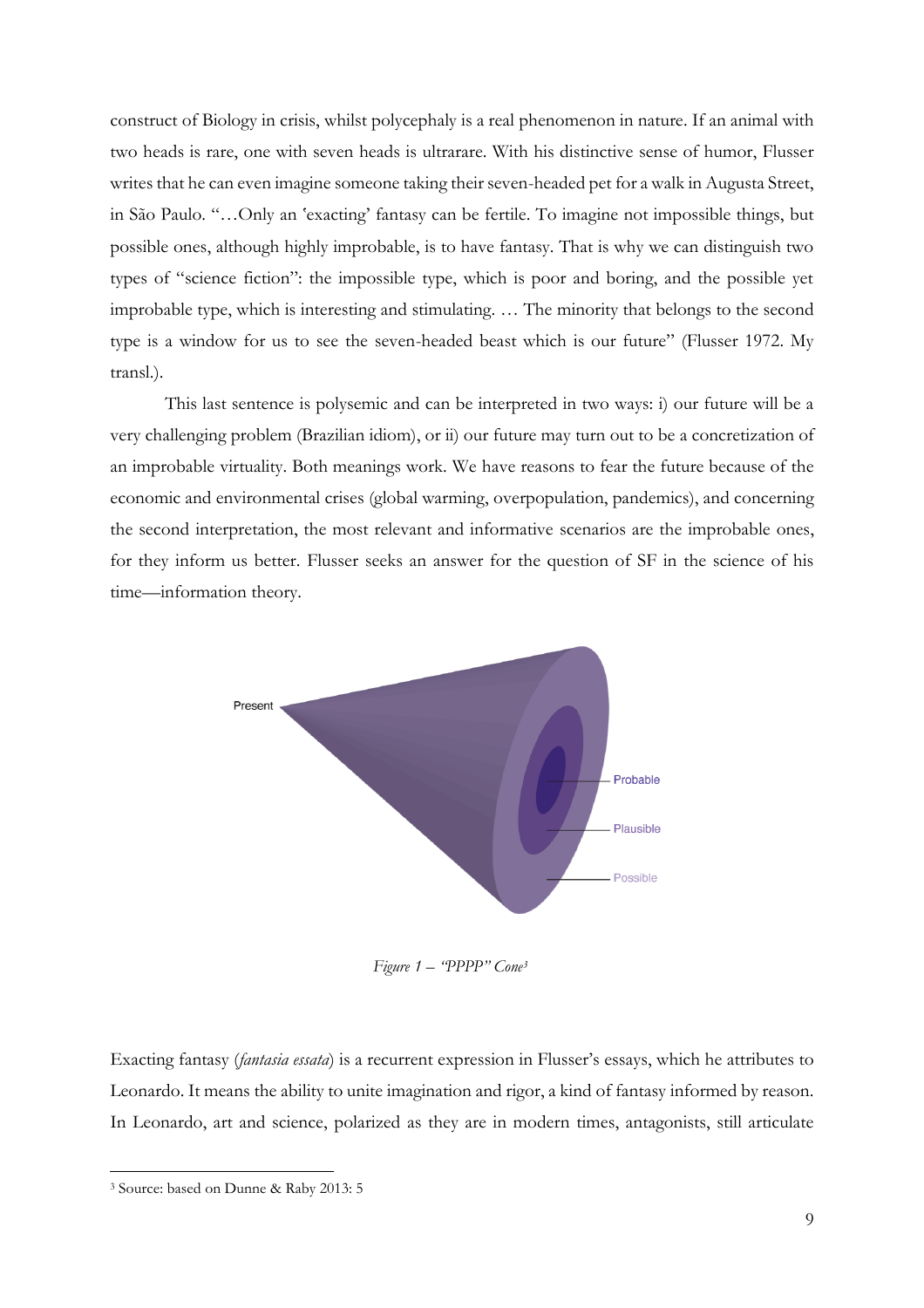themselves. Fantasy and science are integrated. Leonardo's art does not do without science, and his science does not do without his artistic ingenuity.

Suvin (1979: 75) also thought of SF in informational terms: "[SF] … transmits aesthetic information in direct proportion to its relevance and aesthetic quality." In a footnote, the author even details how this could be calculated: for if the information gained concerning a hypothesis may be thought of as the logarithm of the ratio of the *a posteriori* to the *a priori* probabilities, according to Colin Cherry, then the information gained from a work of literature would be the logarithm of the ratio of the existential possibilities imaginable and understandable *after reading* to those *before reading*. Information would be a function of the rearrangement of the reader's understanding of human relationships.

Flusser and Suvin seem to agree on how good SF should be. First, both define SF as the genre of the possible. But more than that, while Flusser stresses the importance of the improbable, Suvin (1979: 81) speaks in terms of the relevance of the novum, which, I believe, is the same. Not all possible things are relevant. The novum should be judged by the number of ideas it brings within itself while remaining coherent and historical. To Suvin (1979: 36), the genre should be judged from its masterpieces and should demand a higher level of cognition from its authors than from its readers. SF is educative literature, according to this scholar, and no other genre is a better bridge over the "two-cultures" abyss. SF would demand not only *scientia* but also *sapientia* of us.

#### **V**

Is it possible to predict the future? This question, in a certain way related to SF, also raises a central problem for the philosophy of science. If the sun rises every day, it seems reasonable to think that we can predict that exactly ten years from now it will certainly rise. Our current knowledge about the matter indicates that one day the sun will die, but this shall happen only a few billion years from now. In the hard sciences, it is much easier to predict the future. The regularity of phenomena turns the scientist into a prophet. In fact, the harder the science, the more predictable are its objects (Alves 2002). But what allows us to predict? The accumulation of pieces of evidence leads us to notice regularities. Matter is repetition, and our faculty of knowledge is essentially the power of apprehending what is stable and regular in the flux of reality (Bergson 2006). However, when we enter the complex realms of life and culture, it gets much harder to foresee the future. The human world is marked by existential freedom.

Still, even the prediction of the hard sciences was questioned by Hume (1972). It is the problem of inductive knowledge. Consider this parable: A turkey is fed for 999 days. On the 1000<sup>th</sup>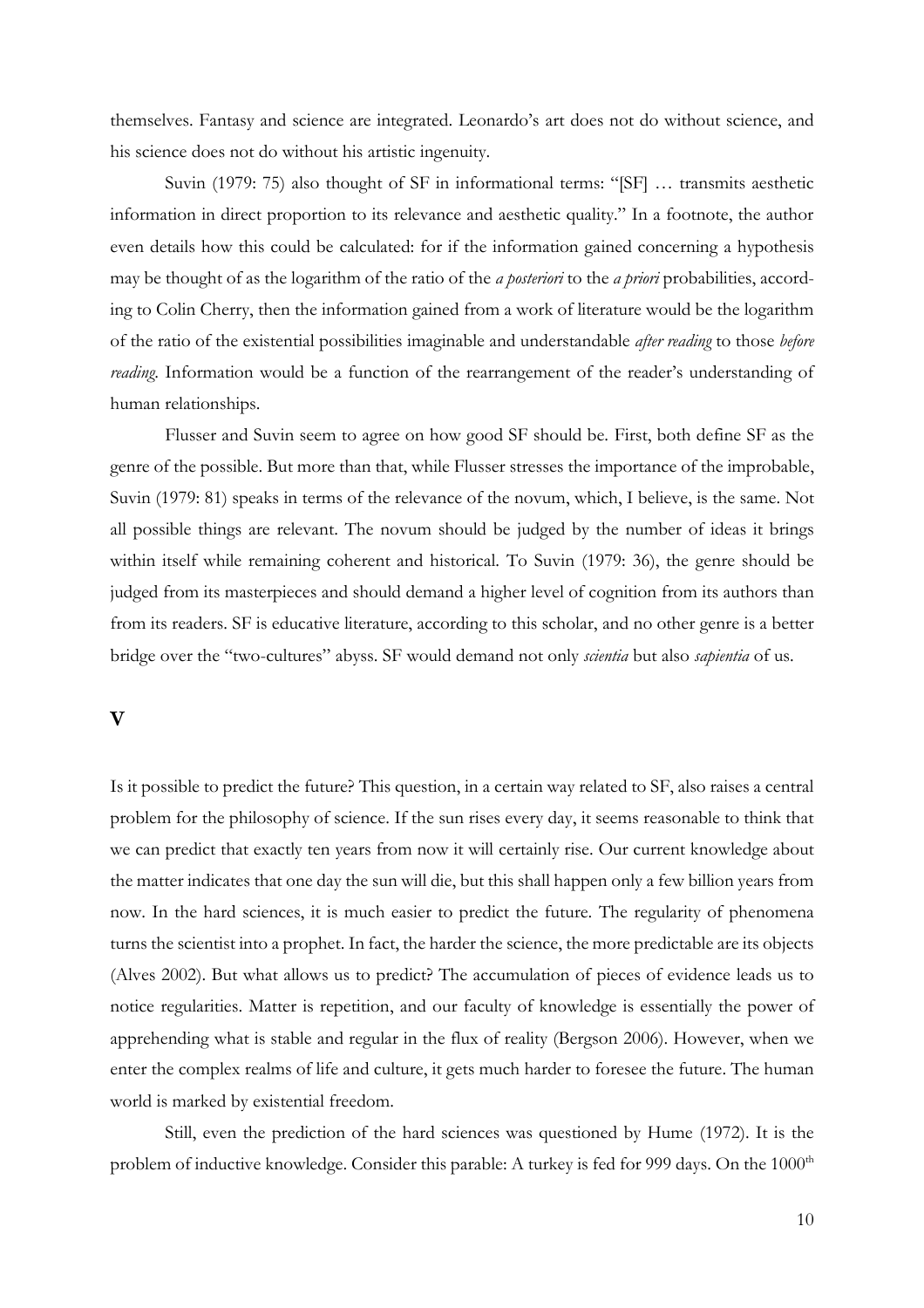day, the turkey waits for his portion of food, but instead it gets killed and served as dinner (Taleb 2008). Induction is the bridge between the visible and the invisible, the past and the future, the particular case and the universal rule (theory) (Alves 2002). It is at the core of modern science. However, induction is also an illusion. Jumping from some particular instances to generalization, from the past to the future, is not a logical conclusion. Experience speaks of the present and the past, but there cannot be an experience of the future. A series of corroborative facts is not necessarily evidence of something. Taleb called this problem "the Black Swan" because it was believed there were only white swans until the discovery of Australia. We must recognize, according to Hume, that faith and belief are behind inductive knowledge. Mostly, faith in a world whose natural laws remain the same. But nothing guarantees us that. Nothing ensures us that in the middle of a billiards game the balls will not stop behaving like expected, rolling in fantastical, "impossible" trajectories.

Karl Popper's answer to Hume's problem is falsification: we can never prove a scientific theory is right, yet we can prove it is incorrect. Although one can never verify a theory by accumulating pieces of evidence that corroborate it, one can refute it with a single experiment that attests to its wrongness. Thus, we cannot affirm that an event  $x$  is impossible in physical terms, for it is impossible only within science's current state. To Popper, any event, no matter how peculiar, shall be compatible with our current or future state of science (Meillassoux 2015). To Meillassoux, however, Popper did not understand Hume's problem very well, because he puts it in epistemological terms, while Hume's problem is ontological. Popper speaks of the instability of theories, while Hume of the instability of nature's laws. Popper does not doubt the stability of nature, that is, that the same experiments will produce, in the future, similar results. He moves within an imaginary of SF, that of a world in which science is still possible, while the problem Hume poses is that of what Meillassoux calls *extro-science fiction*, a fiction of a world outside science, where science is impossible, in which science cannot create theories or constitute objects of study because nature does not behave in an ordered fashion.

We cannot predict. The future deviates easily from the anticipated course, and the further into the future we look, the greater the chances of a mistake (Taleb 2008). We can predict nature's behavior, but this kind of future is not that relevant to human life. To predict historical events, according to Popper, it is necessary to foresee technological innovations, which is impossible, otherwise, we would become the inventors of these innovations ourselves. It would be necessary to incorporate elements of this very future.

Once asked by a reporter what the literature of tomorrow would be, Bergson (2006) responded that, if he knew, he would write it himself. This anecdote is told in the essay "The Possible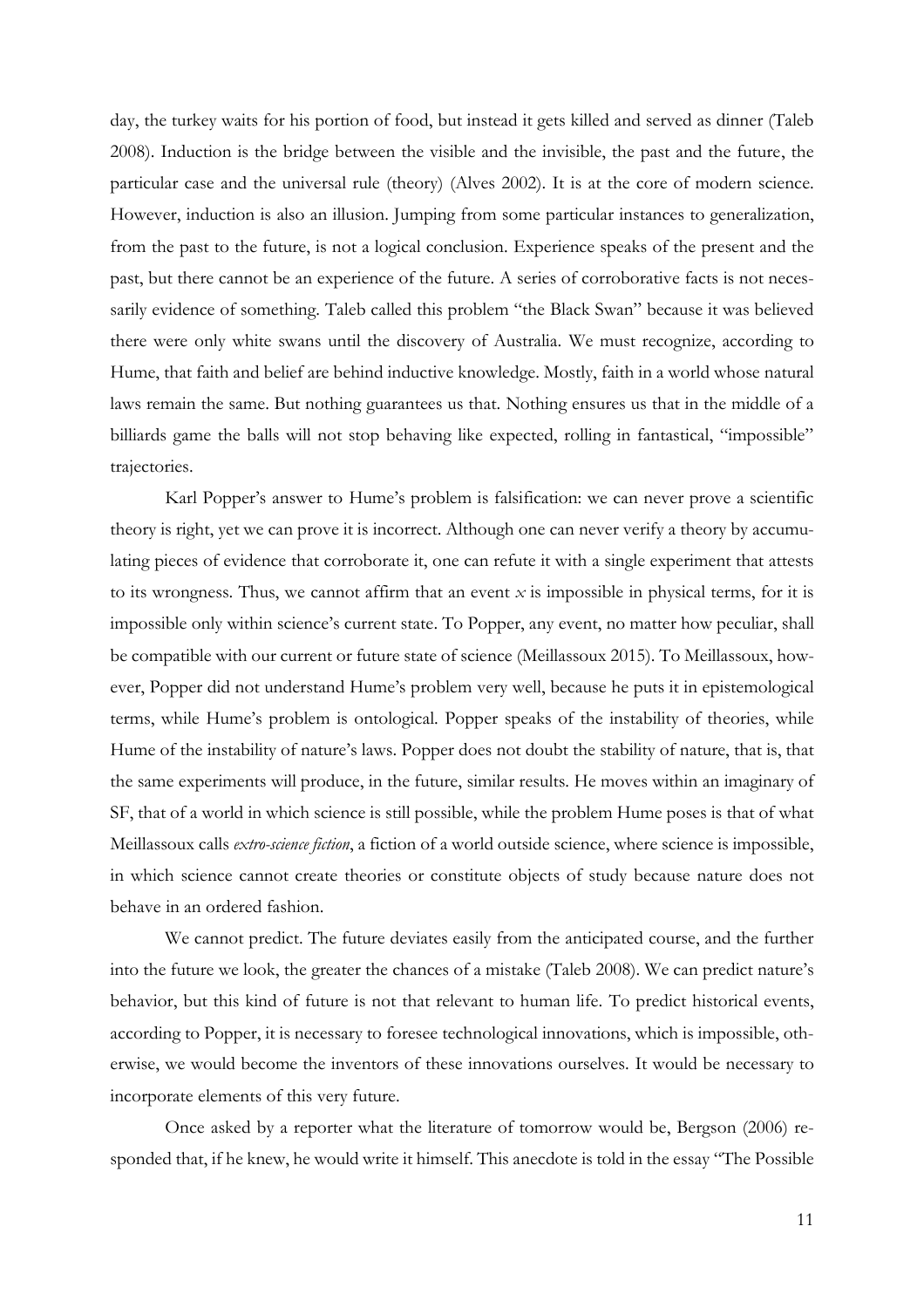and the Real" to illustrate the philosopher's point: The possible does not have a virtual, dormant existence. Possibility does not precede reality. It is only retrospectively that things become possible, after they happen, and possibility is not less than reality, but actually is more—just like "nothing" is not less than being and disorder is not less than order. In order to think "nothing," we must think things and then their absence, and disorder is just an undesired order. Bergson alerts us to a misunderstanding: while possible means literally "not impossible," we take it for "preexistent as an idea."

In the sphere of social thinking, Berardi (2019a) points out that possibility is different from virtuality or the notion of necessary, inevitable evolution. Possible and virtual are conceptually distinct. Possible belongs to the sphere of the thinkable. What we call impossible may be what we cannot see due to the modeling of our imaginary. Power, to this Italian thinker, consists of making some possibilities appear impossible—it is a *Gestalt*, working as a paradigm. Possibilities are not infinite, but multiple. They are only limited by the necessities and imcompossibilities of the present. Berardi (2019b) believes the present state of the world is always a vibrating concurrence of multiple possibilities. Power imposes the probable as if it were necessary. But the present does not contain the future in a linear way. The relation between today and tomorrow is not inevitable, and no deterministic projection of the future is certain.

# **VI**

Flusser (2015: 1) begins the conference paper "Science Fiction" by stating that the term suggests a gray zone between science and imagination, but that in such an intersection "…neither science nor fiction can, in fact, be taken seriously; and there would be a serious risk that the quality of both disciplines would be reduced to a common denominator." What Flusser means, perhaps, is that the creator of such SF understood as gray zone would have to be at the same time a good scientist and a good fictionist. Or we can understand it in the sense that the science contained in SF is not taken seriously by scientists, and at the same time, SF is still seen as subliterature by literary critics and scholars. However, continues Flusser, echoing Vaihinger, today this opposition (science/fiction) does not work anymore because science does not do without fiction, and actually should be treated as a special case of fiction.

The majority of SF texts, Flusser says, are not really about science, but about art, and not really about fiction, but about extrapolations of trends already observable. This is disappointing, according to him, not because such mental exercises are uninteresting, but because under the label SF we expect to see texts "which set up fictitious scientific hypotheses to therefore be fictitious."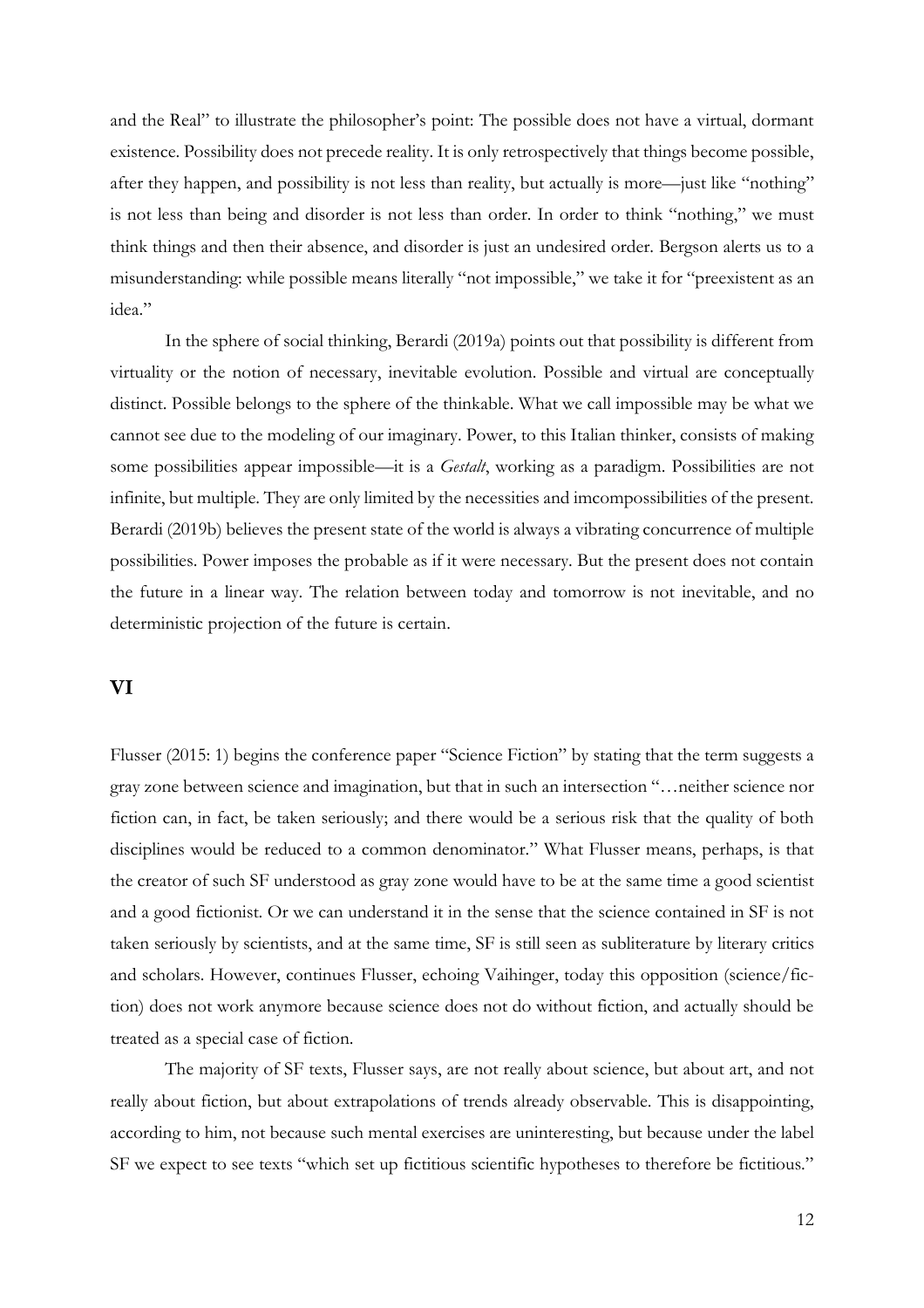(Flusser 2015: 1) A far greater imagination is at work in the texts of Einstein and Darwin, according to Flusser. SF should delve into science. Fiction is not about extrapolating trends. In a letter written to Milton Vargas only four days after the conference, Flusser says that he imagines the "pseudosocial organization of ants" must be much more fantastic than Skywalker (March 24, 1988).

To Flusser, science is a kind of fiction because its sentences can never arrive at truth, but only approach it more and more employing two strategies: i) falsification, in which statements are made appear progressively more probable, and ii) the measure of the improbability of sentences ("margin of error"), that allows working with imprecision (fuzziness). Both strategies work in the direction of the probable. Conversely, an epistemology that goes the opposite way is, to Flusser, thinkable. It is about producing statements that are more and more improbable, in an attempt to approach truth through a sort of *via negativa*. This strategy is not new among the traditions of the Gnostic Scholastics and the Talmud, where we can see the reductio ad absurdum. However, the SF texts produced through this methodology would have to obey the same discipline of scientific texts. That is why perhaps they are so rare, for they require from the author both rigor and desire to be improbable.

Flusser ends by saying that on closer examination, what we described as SF is a portrayal of the creative act, which has always sought the improbable, and what we can expect of SF would be the same creative force that manifests itself in science, but in direction of the beautiful. To produce improbable sentences without ever losing sight of truth would be to contemplate the apparition of beauty in its true meaning, Flusser writes. According to the philosopher, this probably does not exist in literature. Rather synthetic images and computer algorithms may be the first manifestations of the first actual "SF."

How to interpret this conference paper, somewhat prophetic, yet written in a terse style? As Hanff (2020) comments, it is odd that Flusser did not take time to translate and reevaluate this text, full of ideas that ask for further explanation. In it, Flusser remains critical of the "majority" of SF works, as in previous occasions. However, differently from "O bicho de sete cabeças," here he assumes that what he understands by SF is a gray zone between science and imagination, that SF should be judged by its scientific content, an opinion that diverges from Suvin's, for example. In this paper, SF and scientific fiction seem to have the same meaning. To Flusser, SF should delve into science and develop it using fiction.

Yet, Flusser insists once more on the improbable as a key. Here it is a key to an epistemology that goes in a direction opposite to regular science. However, this is not an easy thing to do, for it demands from the author be scientifically rigorous and pursue the improbable at the same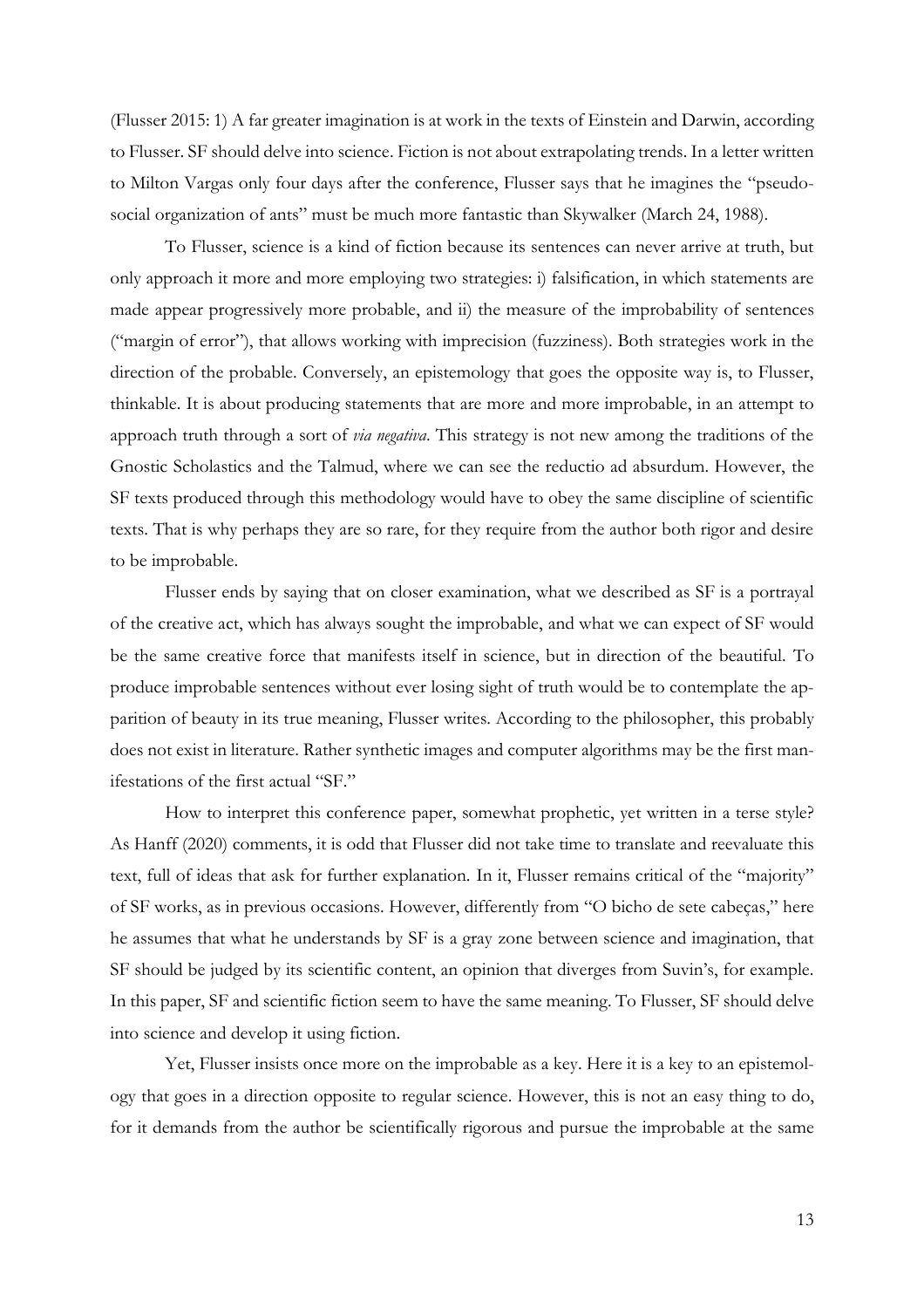time. In the last paragraph, Flusser wrote that perhaps this is a task not for literature, but for synthetic images and computer algorithms. Perhaps it is no longer about *conceiving* (thinking through concepts—writing, historical, causal relations), but about *imagining* (thinking through images), despite imagination and conception being in a dialectical relation: texts can also be imaginative, and images can be conceptual. But technical images demand a new, techno-imagination. The technical image is scientific and post-alphabetic, for the apparatus that produces it depends on mathematical equations and scientific knowledge in order to function. The code of the technical image is zerodimensional, it is made of calculi—calculus. Because it has no dimension, it must be projected, or concretized. This concretion does not have to be in two dimensions. Flusser believes we can create alternative worlds through the computation of punctiform elements.

Flusser's theory of the technical image can be associated with structural thinking and method, which consist of understanding phenomena of reality as a combination of minimal elements ("atoms"). Simulation, or modeling, is nothing but an attempt to analyze through synthesis. In other words, the creation of a simulacrum combining the elements according to a code or structure (Moles 1995). It is about remaking the real to understand it. According to Moles, the usage of simulation and models characterizes the third scientific attitude, next to observation and experimentation. This third scientific attitude gained force with cybernetics. Since Plato, simulacra had a negative charge, for they were associated with the false, considered inferior to the real.

Computers allowed the emergence of more precise and quantitative predictions (like the Meadows Report<sup>4</sup>). We can now not only project the way our situation is most likely to develop, but also change the parameters and imagine alternative futures, planning interventions. We can imagine with exactitude the effects living on a planet with a different force of gravity would have in our bodies through simulation. An example is the covid-19 pandemic we are living. Nor is the past left unaffected: a computational model simulates how Titanic's wreck must have happened, and we can see how our ancestors, hominids, must have looked by facial reconstruction of their skulls…

## **VII**

 $\overline{a}$ 

In "O bicho de sete cabeças" Flusser seems to be addressing himself to readers and writers of the literary genre of SF. He has in mind an idea of how good SF should be. This high-quality SF would serve the purpose of being more than a mere diversion—"turning something [*thought*] aside from

<sup>4</sup> The book *The Limits to Growth* (1972) reports the findings of an international team of researchers at the M.I.T., led by Dennis Meadows, who conducted a study of the consequences of continued worldwide growth. The study used a computer model and showed that Earth cannot support present rates of growth much beyond the year 2100.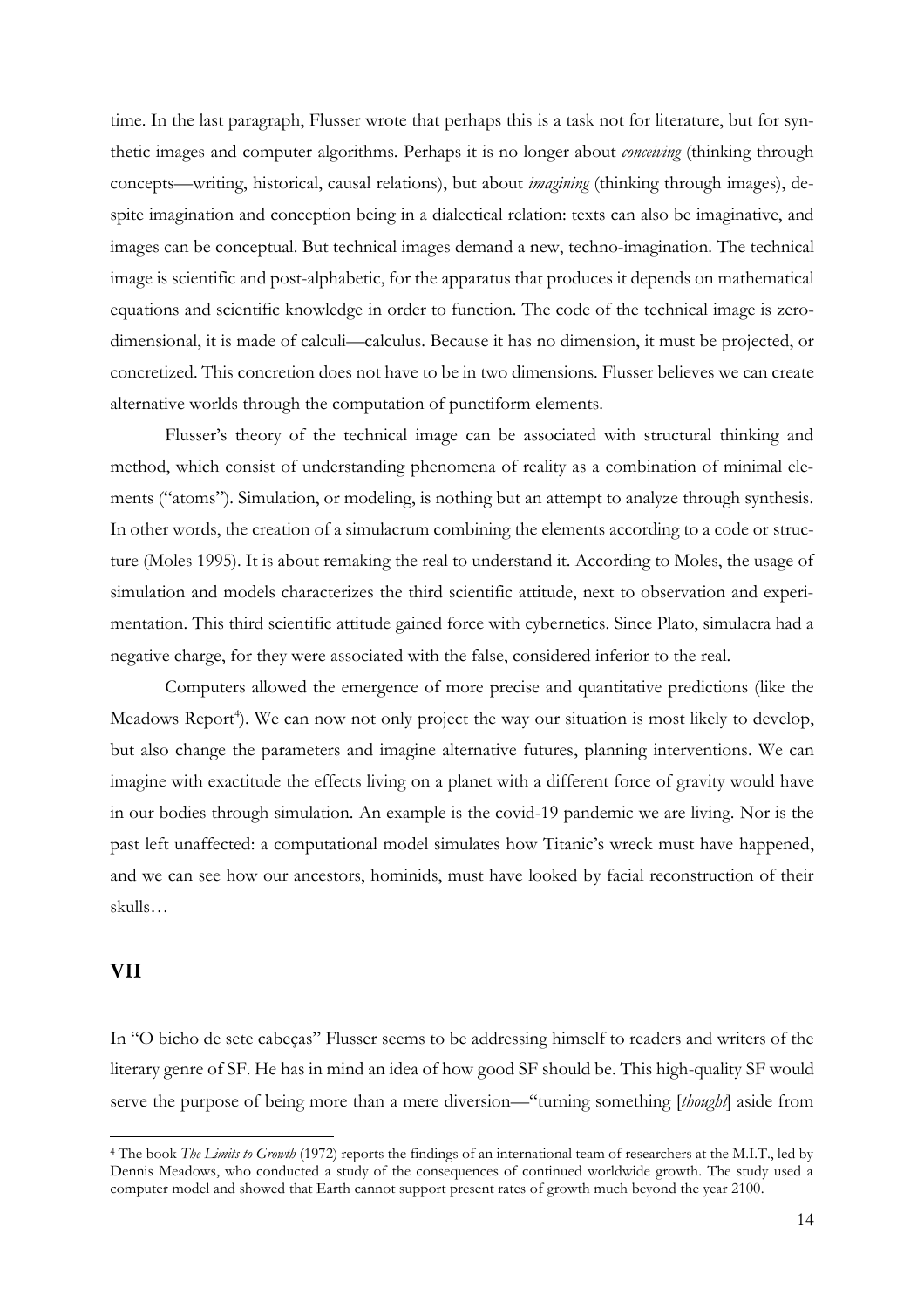its course" <sup>5</sup>—, but a window for us to see the seven-headed beast which is our future. In "Science Fiction," Flusser has a different view. Here "science fiction" has the meaning of a gray zone between science and imagination, which should be judged by its scientific content and is most likely to "materialize" through synthetic images and computers rather than texts.

Flusser opens our eyes to the importance of thinking (and thinking through) SF and scientific fiction. In Brazil, the *Philosophy of 'As if'* was not translated until 2011 and remains unknown to many. Today, fiction is being employed in such unlikely fields as design, where it serves the purpose of talking about potential objects and services. "Design fiction is the deliberate use of diegetic prototypes to suspend disbelief about change." (Sterling 2016: 95)

The findings of this essay must be contextualized and considered with Flusser's own SF production and his work as a whole, especially his philosophy of science and the utopian principle present in his future-oriented philosophy.

## **Acknowledgments**

This study was financed in part by the Coordenação de Aperfeiçoamento de Pessoal de Nível Superior (CAPES) – Brazil – Finance Code 001. I would like to thank the Arquivo Vilém Flusser São Paulo and Prof. Anita Jóri from the Vilém Flusser Archive in Berlin.

## **References**

 $\overline{a}$ 

- Alexandre, S. (2018). Apresentação. In: Roberts. A verdadeira história da ficção científica, São Paulo: Seoman: 9-12.
- Alves, R. (2002). Filosofia da ciência: introdução ao jogo e suas regras (4th ed.), São Paulo: Loyola.
- Aristotle. (1902). The Poetics of Aristotle (3rd ed. rev.), London; New York: Macmillan.
- Baudrillard, J. (1991). Simulacros e ficção científica. In: Simulacros e simulação, Lisboa: Relógio d'Água: 151-158.
- Bec, L. (2005). Leçon d'épistémologie fabulatoire nº 38. In: Poissant; Daubner (dir.). Art et biotechnologies, Sainte-Foy: Presses de l'Université du Québec: 69-80.

Berardi, F. (2019a). Depois do futuro, São Paulo: Ubu.

- Berardi, F. (2019b). Futurabilidad: la era de la impotencia y el horizonte de la posibilidad, Buenos Aires: Caja Negra.
- Bergson, H. (2006). O possível e o real [1930]. In: O pensamento e o movente, São Paulo: Martins Fontes: 103-122.
- Bernardo, G. (2008). Ciência como ficção. In: Bernardo (ed.). Vilém Flusser: uma introdução, São Paulo: Annablume: 125-144.
- Čapek [Tchápek], K. (2012). A fábrica de robôs [R.U.R.], São Paulo: Hedra Educação.

<sup>5</sup> See https://www.lexico.com/definition/diversion